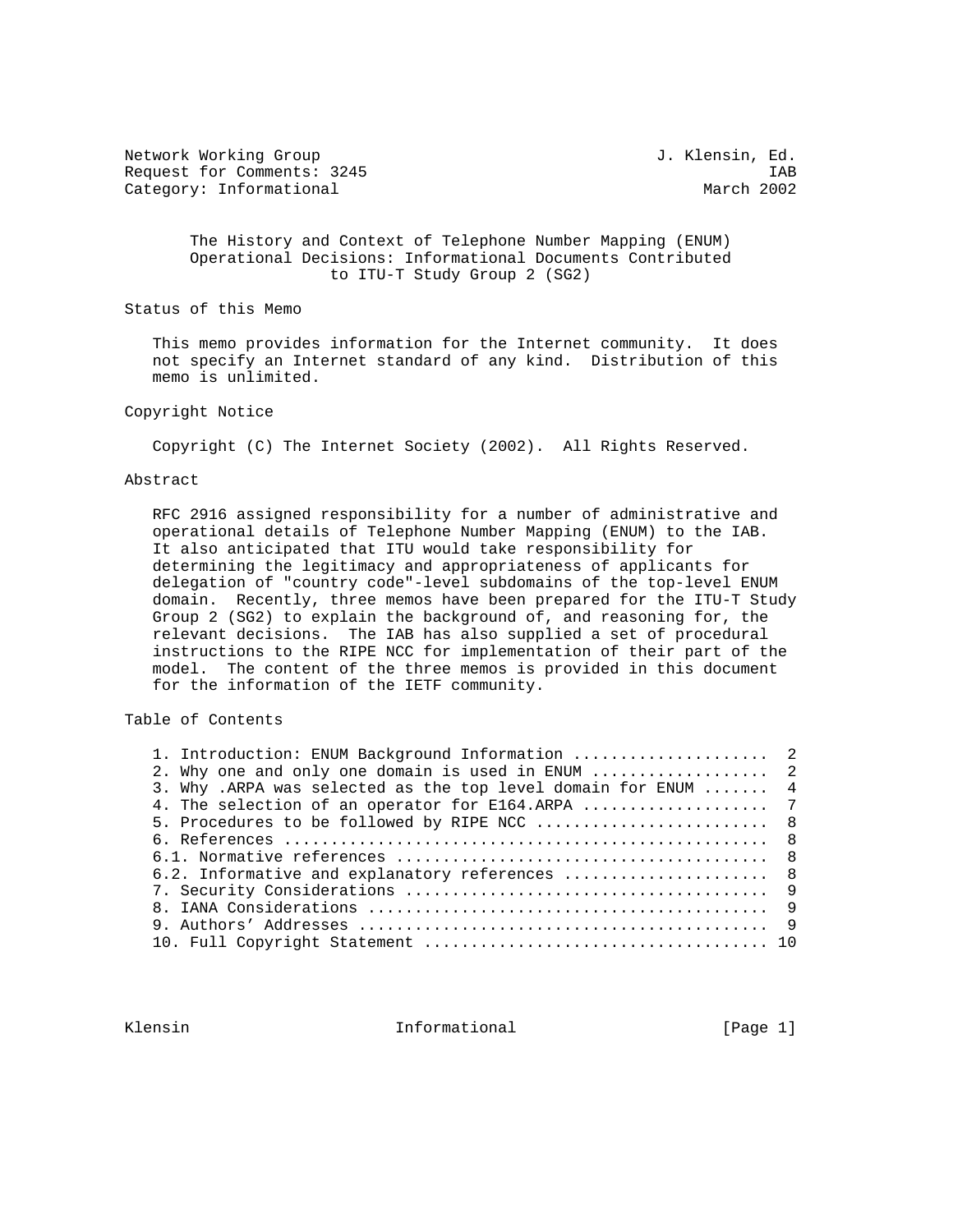### 1. Introduction: ENUM Background Information

 In January 2002, in response to questions from the ITU-T Study Group 2 (referred to just as "SG2", below), specifically its group working on "Questions 1 and 2", and members of the IETF and telecommunications communities, Scott Bradner, as Area Director responsible for the ENUM work and ISOC Vice President for Standards, initiated an effort to produce explanations of the decisions made by the IETF about ENUM administration. The effort to produce and refine those documents eventually involved him, Patrik Faltstrom (author of RFC 2916), and several members of the IAB.

 The documents have now been contributed to ITU-T, and are being published as internal SG2 documents. This document provides the IETF community a copy of the information provided to SG2. Section 2 below contains the same content as COM 2-11-E, section 3 contains the same content as COM 2-12-E, and section 4 contains the same content as SG2 document COM 2-10-E. The documents being published within SG2 show their source as "THE INTERNET SOCIETY ON BEHALF OF THE IETF", which is a formality deriving from the fact that ISOC holds an ITU sector membership on behalf of the IETF.

- 2. Why one and only one domain is used in ENUM
- 2.1. Introduction

 This contribution is one of a series provided by the IETF to ITU-T SG2 to provide background information about the IETF's ENUM Working Group deliberations and decisions. This particular contribution addresses the IETF's decision that only a single domain could be supported in ENUM.

2.2. The need for a single root in the DNS

 In the Domain Name System (DNS), each domain name is globally unique. This is a fundamental fact in the DNS system and follows mathematically from the structure of that system as well as the resource identification requirements of the Internet. Which DNS server is authoritative for a specific domain is defined by delegations from the parent domain, and this is repeated recursively until the so-called root zone, which is handled by a well-known set of DNS servers. Note that words like "authoritative" and "delegation" and their variations are used here in their specific, technical, DNS sense and may not have the same meanings they normally would in an ITU context.

Klensin 10 and 10 and 111 and 111 and 111 and 112 and 112 and 112 and 123 and 124 and 125 and 127 and 128 and 1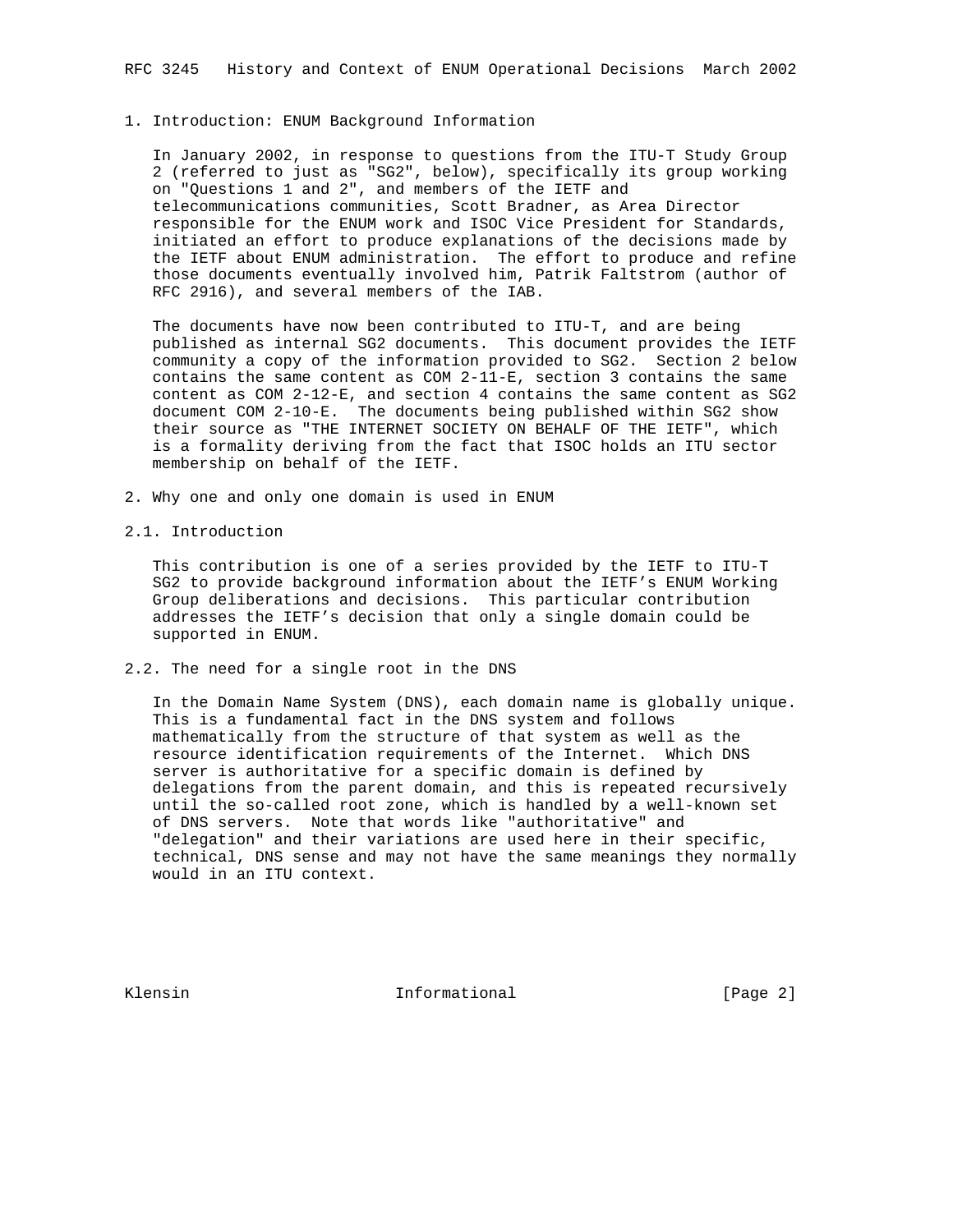Given that one starts with the well-known root zone, every party querying the DNS system will end up at the same set of servers for the same domain, regardless of who is sending the query, when the query is sent and where in the network the query is initiated. In May 2000 the IAB published a document on the need for a single root in the DNS. This document explores the issues in greater detail. See RFC 2826 (http://www.ietf.org/rfc/rfc2826.txt).

# 2.3. Storing E.164 numbers in the DNS

 An E.164 number is also globally unique, and because of that it has most of the same properties as a domain name. This was the reason why storing E.164 numbers in the DNS system is technically a simple mapping. ENUM is just that, a way to store E.164 numbers in the DNS. Multiple ENUM trees in the DNS hierarchy would have the telephony equivalent of permitting every carrier to assign a different meaning to an E.164 country code, with each one potentially mapping a given number to a different circuit or rejecting it entirely. For the Internet, if there were multiple trees, there would be no way to determine which domains might contain ENUM records. Thus, each application that uses ENUM facilities would have to be manually configured with a list of domains to be searched. This would incur the same problems of scaling and updates that led to the development of the DNS.

 The goal with ENUM is that one party should be able to look up information in DNS, which another party has stored in DNS. This must be possible with only the E.164 number as input to the algorithm.

 If the party storing information in DNS has two (or more) places to choose from, and chooses one of them, how is a second party looking up things to know what place was selected? An analogy would be if one knew only www.whitehouse, and not the TLD, and ask people to go to that website. Is the correct domain name www.whitehouse.gov, www.whitehouse.com or www.whitehouse.se? It should be noted that www.whitehouse.com exists and is a pornography site.

 Thus, the only way of knowing where to look up E.164/ENUM numbers in DNS is to use one and only one domain, and have everyone agree on what that domain is. Note that ENUM is a system for use with E.164 numbers in their general, global, context. Nothing technical can, or should, try to prevent parties that wish to use ENUM-like mechanisms, or other systems that have the same general structure as telephone numbers, from working out private, out of band, agreements to support those applications. However, such applications are neither E.164 nor ENUM, any more than internal extension numbers in a PBX are normally considered to be part of either.

Klensin 10 Informational [Page 3]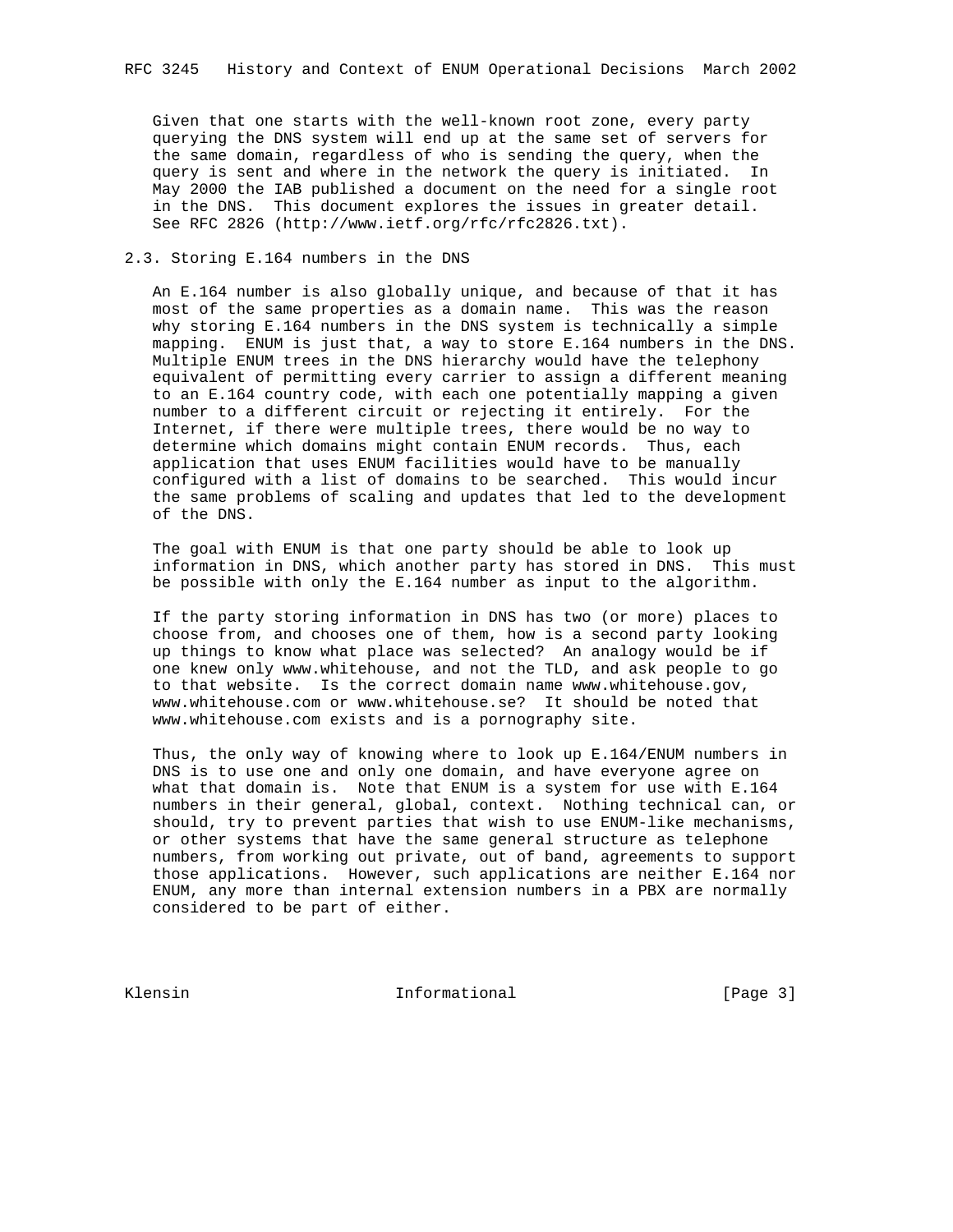3. Why .ARPA was selected as the top level domain for ENUM

#### 3.1. Introduction

 This memo is one of a series provided by the IETF to SG2 to provide background information about the IETF's ENUM Working Group deliberations and decisions. This particular memo addresses the IETF's decision that the ENUM DNS tree would use the .ARPA top level domain.

3.2. IAB Statement on Infrastructure Domain and Subdomains

 (Taken from http://www.iab.org/iab/DOCUMENTS/iab-arpa-stmt.txt, May 2000.)

 Over the last several months, the IAB has been reviewing, and discussing with ICANN and other parties, the handling of various Internet Protocol-related infrastructure components that the community has concluded should be placed into the DNS.

 Historically, the most visible infrastructure domain has been the IPv4 address reverse-mapping domain. This domain was placed in "in addr.arpa" as part of the initial ARPANET transition strategy from host table naming (see RFC 881-http://www.ietf.org/rfc/ rfc0881.txt). Other than the IPv4 reverse-mapping subdomain, it became the only active subdomain of that domain as the <host-table-name>.ARPA names that were also part of the transition were gradually removed. Other infrastructure domains were, in the past, placed under the "INT" TLD and various organizational names.

 It is in the interest of general Internet stability, to pay adequate attention to the placement of secondary DNS servers, and administrative cleanliness, to start rationalizing this situation by locating new infrastructure subdomains in a single domain and migrating existing ones to it as appropriate. It appears that our original infrastructure domain "ARPA", redesignated from an abbreviation for "ARPANET" to an acronym for "Address and Routing Parameters Area" is best suited for this purpose.

# 3.3. Infrastructure subdomains

 Operationally, it is easier to ensure good stability for DNS in general if we have as few DNS zones as possible that are used for parameters for infrastructure purposes. Today, new infrastructure domains are put in ARPA and old assignments which were made in other domains are being migrated to ARPA. Currently, ARPA is used for in addr.arpa (for reverse mapping of IPv4 addresses), ip6.arpa, (for

Klensin 10 Informational 11 Page 4]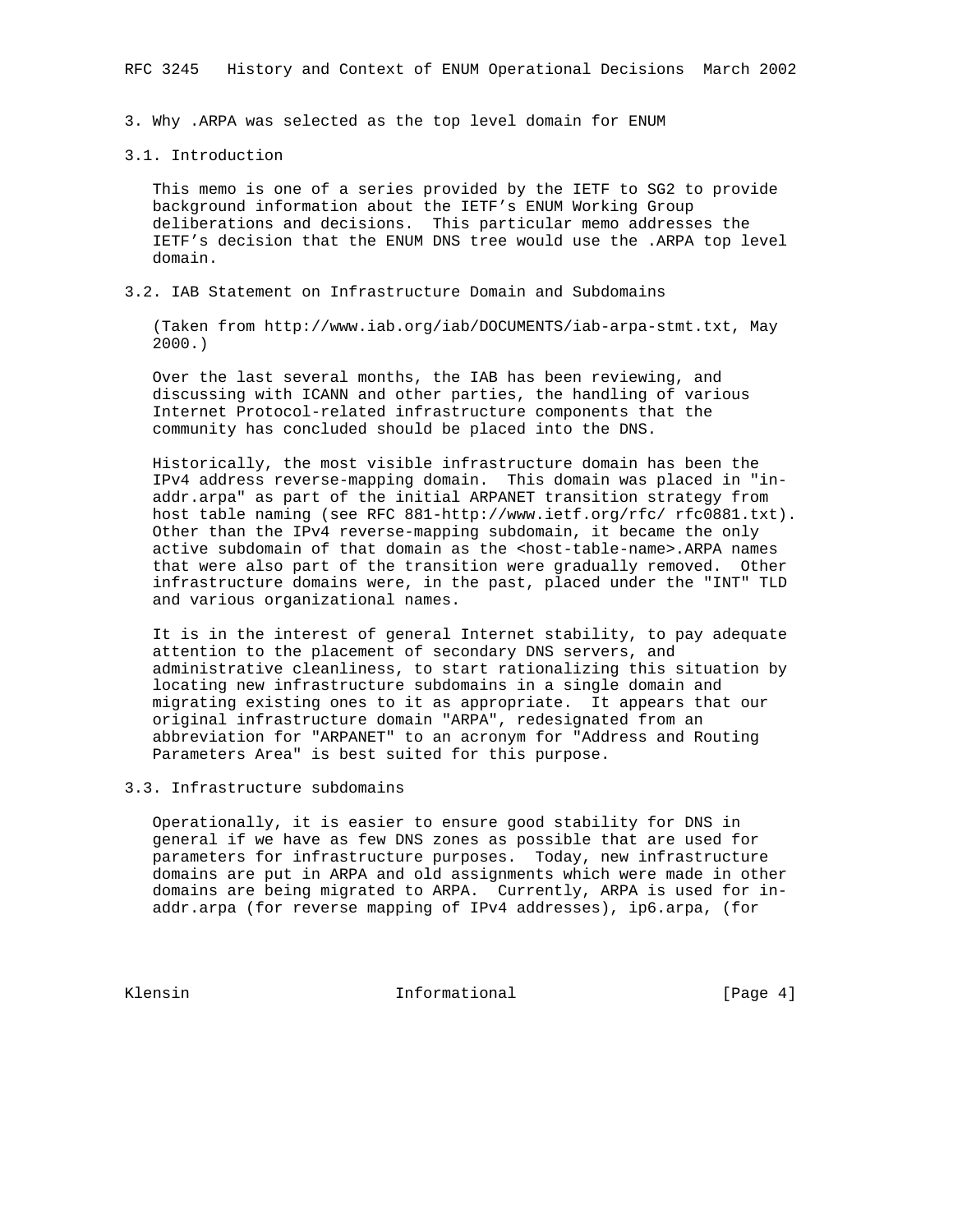reverse mapping of IPv6 addresses), and e164.arpa, (the subject of this memo). In the future, URI schemes, URN namespaces and other new address families will be stored in ARPA.

 Theoretically, each set of infrastructure parameters could be stored in a separate domain as a TLD. (For example, .URI, .UNI, .IPV6, new TLD, which only can be created via the ICANN process (which might take a year or more) and would unnecessarily and undesirably flatten the DNS tree. It is much easier to have one TLD with easily created new subdomains (2nd level domains), one for each parameter. Thus it was logical to store E.164 numbers in ARPA.

3.4. The ARPA domain (derived from RFC 3172, September 2001)

 The "arpa" domain was originally established as part of the initial deployment of the DNS, to provide a transition mechanism from the Host Tables that were previously standard in the ARPANET. It was also used to provide a permanent home for IPv4 address to name mappings ("reverse mappings") which were previously also handled using the Host Table mechanism. The Internet Architecture Board (IAB), in cooperation with the Internet Corporation for Assigned Names and Numbers (ICANN), is currently responsible for managing the Top Level Domain (TLD) name "arpa". This arrangement is documented in Appendix A of RFC 3172. This domain name provides the root of the name hierarchy of the reverse mapping of IP addresses to domain names. More generally, this domain name undertakes a role as a limited use domain for Internet infrastructure applications, by providing a name root for the mapping of particular protocol values to names of service entities. This domain name provides a name root for the mapping of protocol values into lookup keys to retrieve operationally critical protocol infrastructure data records or objects for the Internet.

 The IAB may add other infrastructure uses to the "arpa" domain in the future. Any such additions or changes will be in accordance with the procedures documented in Section 2.1 and Section 3 of this document. [referring to RFC 3172] This domain is termed an "infrastructure domain", as its role is to support the operating infrastructure of the Internet. In particular, the "arpa" domain is not to be used in the same manner (e.g., for naming hosts) as other generic Top Level Domains are commonly used.

 The operational administration of this domain, in accordance with the provisions described in this document, shall be performed by the IANA under the terms of the MoU between the IAB and ICANN concerning the IANA [RFC 2860].

Klensin 10 and 10 and 11 and 11 and 11 and 12 and 12 and 12 and 12 and 12 and 12 and 12 and 12 and 12 and 12 and 12 and 12 and 12 and 12 and 12 and 12 and 12 and 12 and 12 and 12 and 12 and 12 and 12 and 12 and 12 and 12 a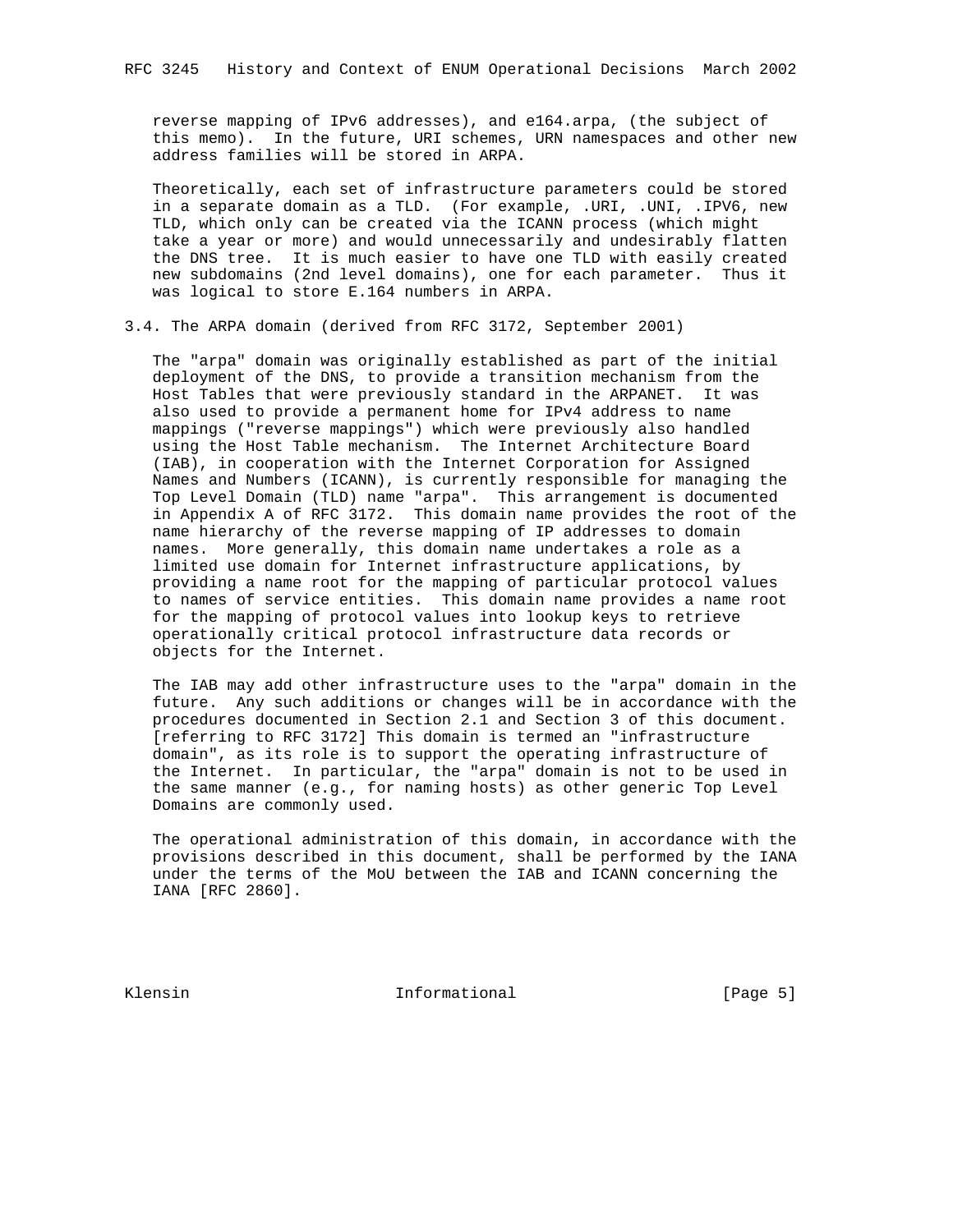### 3.5. Assignment of the .ARPA top level domain

 As documented in appendix A of RFC 3172, on April 28, 2000 the US Department of Commerce, acting under the authority of its purchase order with ICANN, directed ICANN to operate the .ARPA TLD under the guidance of the IAB, as a limited use domain for internet infrastructure applications.

3.6. Name Server Requirements for .ARPA (from RFC 3172)

 As this domain is part of the operationally critical infrastructure of the Internet, the stability, integrity and efficiency of the operation of this domain is a matter of importance for all Internet users.

 The "arpa" domain is positioned as a top level domain in order to avoid potential operational instabilities caused by multiple DNS lookups spanning several operational domains that would be required to locate the servers of each of the parent names of a more deeply nested infrastructure name. The maximal lookup set for ARPA is a lookup of the name servers for the "arpa" domain from a root server, and the query agent is then provided with a list of authoritative "arpa" name servers.

 The efficient and correct operation of the "arpa" domain is considered to be sufficiently critical that the operational requirements for the root servers apply to the operational requirements of the "arpa" servers. All operational requirements noted in RFC 2870, as they apply to the operational requirements of the root servers, shall apply to the operation of the "arpa" servers. Any revision to RFC 2870 in relation to the operation of the root servers shall also apply to the operation of the "arpa" servers.

 Many of the servers that are authoritative for the root zone (or the "." zone) also currently serve as authoritative for the "arpa" zone. As noted in RFC 2870, this arrangement is likely to change in the future.

3.7. Summary: ENUM use of .ARPA

 The ARPA domain is the preferred TLD for infrastructure and parameter use. The ENUM structure should be placed in a single domain subtree (see separate contribution, COM 2-11), and is expected to evolve into important Internet infrastructure, and hence should be placed there. This decision is facilitated by the MOU between ICANN and IETF and the instructions from the US Government to ICANN, which provide for IAB supervision of that domain. Despite some confusion with the name of a US Department of Defense agency, DARPA, these uses are

Klensin 10 Informational 10 Informational [Page 6]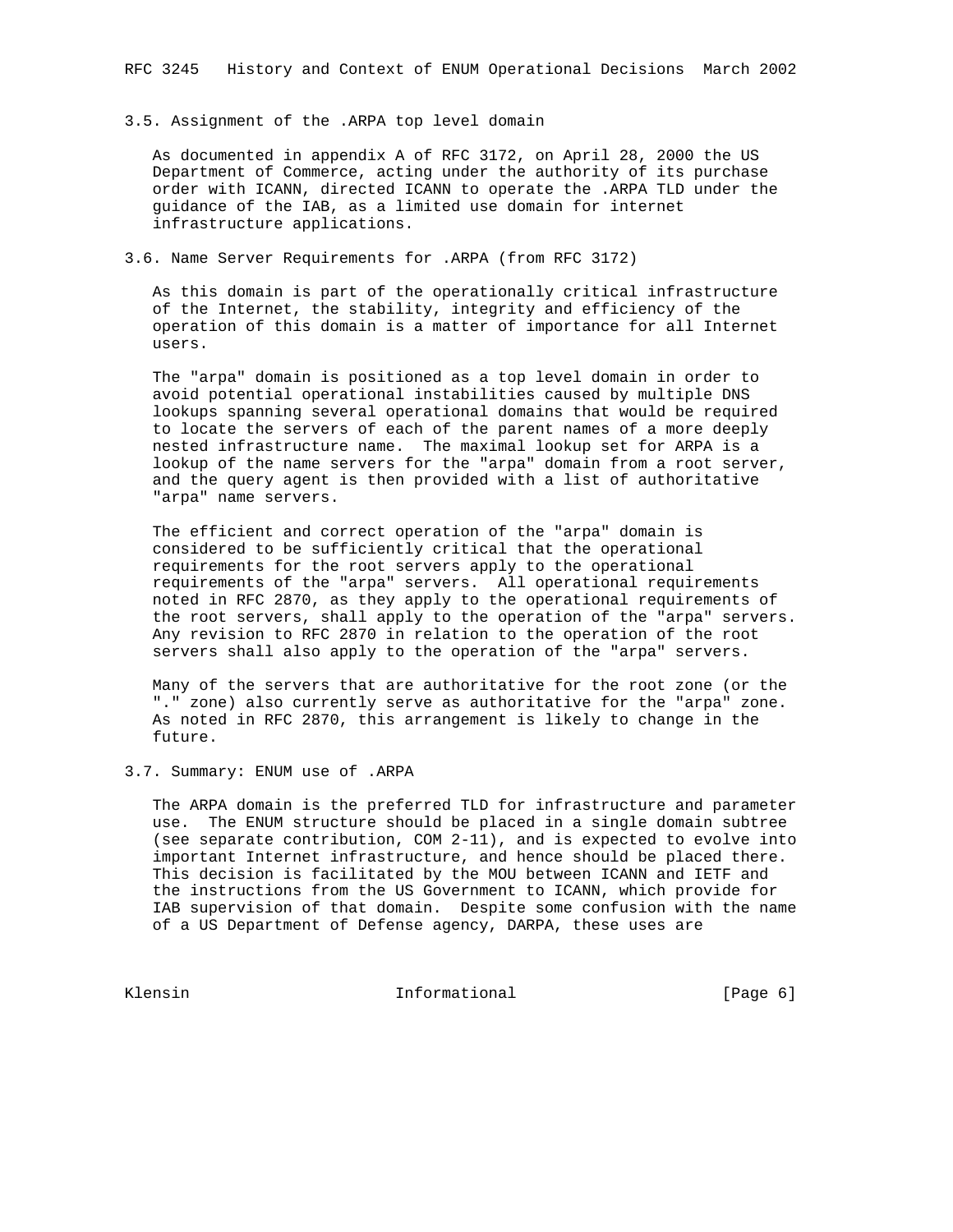consistent with all of the historical uses of the ARPA domain, which have been for infrastructure purposes (initially when the hierarchical DNS was created to replace the old flat namespace of ARPANET): the domain was never used for any internal or specific DARPA purpose. Recognizing the potential difficulties with multiple infrastructure domains, the Internet Architecture Board concluded in May 2000 that all new infrastructure information was to be stored in the ARPA domain and existing infrastructure subtrees migrated there as feasible. http://www.iab.org/iab/DOCUMENTS/iab-arpa-stmt.txt provides additional context for these decisions.

The ENUM Working Group decided to follow that recommendation.

- 4. The selection of an operator for E164.ARPA
- 4.1. Introduction

 This contribution is one of a series provided by the IETF to SG2 to provide background information about the IETF's ENUM Working Group deliberations and decisions. This particular contribution addresses the IETF's selection of an operator for the E164.ARPA domain.

4.2. Name server operator requirements

 RFC 2870 (http://www.ietf.org/rfc/rfc2780.txt) describes the requirements for operating DNS root servers. Important DNS-based infrastructure services require that their servers be operated with the same level of attention to reliability and security that the root servers require. In addition, for an infrastructure service such as E164.ARPA some additional requirements were felt by the IAB to be important. Organizations that operate core services such as IN- ADDR.ARPA and E164.ARPA must have a history of reliable operation of DNS servers and be highly respected and known for both their relevant technical skills and their fairness and impartiality. In addition, the IAB felt that the organization that operates such infrastructure domains must be a non-profit and public-service-oriented one to remove any incentive for exploitative behavior based on profit motives that depend on, e.g., the number of records in the database even if some reasonable registration fee is charged to recover costs. The IAB also felt that they wanted an organization with good (and extensive) experience working with governments when necessary and one with experience working with the IAB and the IETF more generally.

Klensin 10 Informational [Page 7]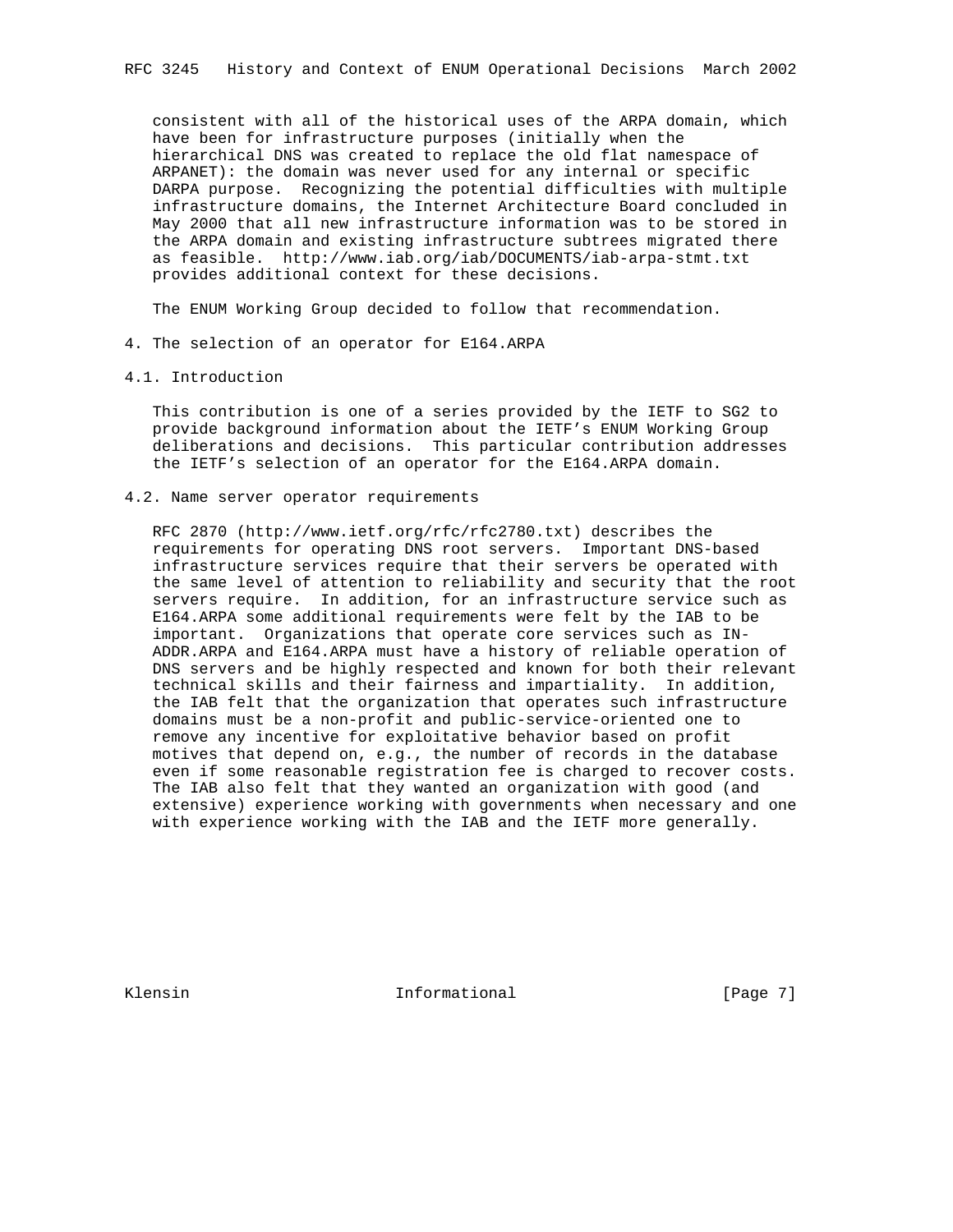### 4.3. Evaluating possible operators

 The IAB researched various options for operators and came to the conclusion that the regional IP address registries (RIRs) met all of the criteria. They all had extensive experience providing and supporting infrastructure services reliably and securely and all three of them had a long history of working with the IETF.

4.4. Selecting a particular operator

 Given that all of the RIRs would have met the criteria, the selection of a particular RIR required looking at other factors. The IAB concluded that RIPE NCC would be the best operator for E164.ARPA, based largely on their somewhat greater experience in running DNS servers and on their location in a neutral legal jurisdiction.

4.5. Country administration of cc subdomains

 Of course, once a subdomain associated with a country code is assigned for registration and operations to an appropriately designated entity for the associated country or numbering plan, administration of that subdomain is entirely a National Matter, with no involvement anticipated from the IAB/IETF, the E164.ARPA registry, or from the ITU.

5. Procedures to be followed by RIPE NCC

 The IAB and the RIPE NCC have agreed on procedures for the latter to follow in making ENUM registrations at the country code level. Those instructions are expected to evolve as experience is accumulated. Current versions will be posted on the IAB and/or RIPE NCC web sites.

- 6. References
- 6.1. Normative references

 None. This document is intended to be self-contained and purely informational.

- 6.2. Informative and explanatory references.
	- [RFC 2860] Carpenter, B., Baker, F. and M. Roberts, "Memorandum of Understanding Concerning the Technical Work of the Internet Assigned Numbers Authority", RFC 2860, June 2000.
	- [RFC 2870] Bush, R., Karrenberg, D., Kosters, M. and R. Plzak, "Root Name Server Operational Requirements", BCP 40, RFC 2870, June 2000.

Klensin 10 Informational 1999 [Page 8]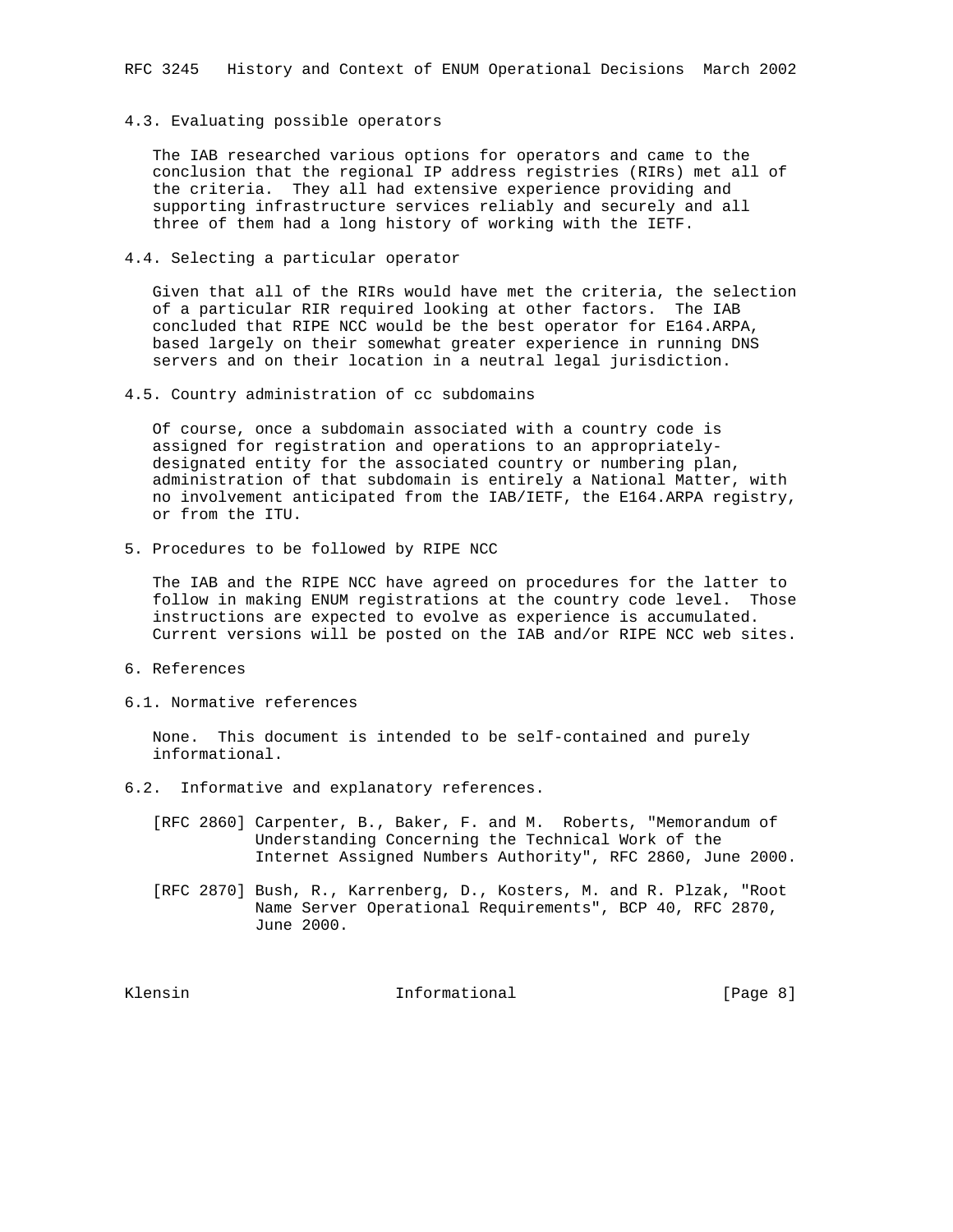- [RFC 2916] Faltstrom, P., "E.164 number and DNS", RFC 2916, September 2000.
- [RFC 3172] Huston, G., Ed., "Management Guidelines & Operational Requirements for the Address and Routing Parameter Area Domain ('arpa')", BCP 52, RFC 3172, September 2001.
- 7. Security Considerations

 This document provides information only and raises no new security issues. The security issues associated with the underlying protocols are described in RFC 2916.

8. IANA Considerations

 There are no IANA considerations regarding this document. Sections 3 and 4 contain a record of actions already performed by IANA and partial explanations for them.

9. Authors' Addresses

Internet Architecture Board EMail: iab@iab.org

Membership at time this document was completed:

 Harald Alvestrand Ran Atkinson Rob Austein Fred Baker Steve Bellovin Brian Carpenter Jon Crowcroft Leslie Daigle Steve Deering Sally Floyd Geoff Huston John Klensin Henning Schulzrinne

 Scott Bradner EMail: sob@harvard.edu

 Patrik Faltstrom EMail: paf@cisco.com

Klensin 10 Informational 1999 [Page 9]